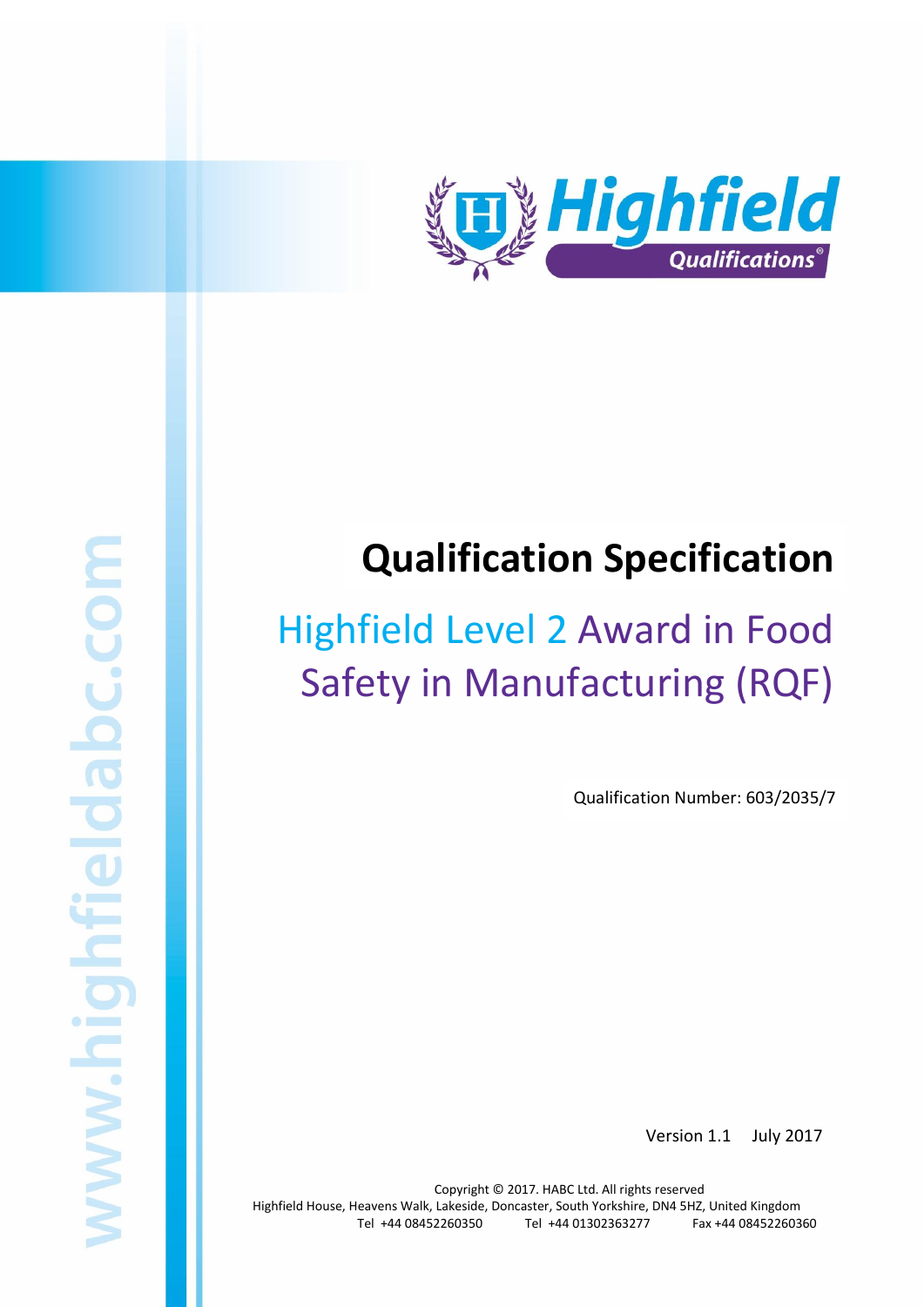

# **Contents**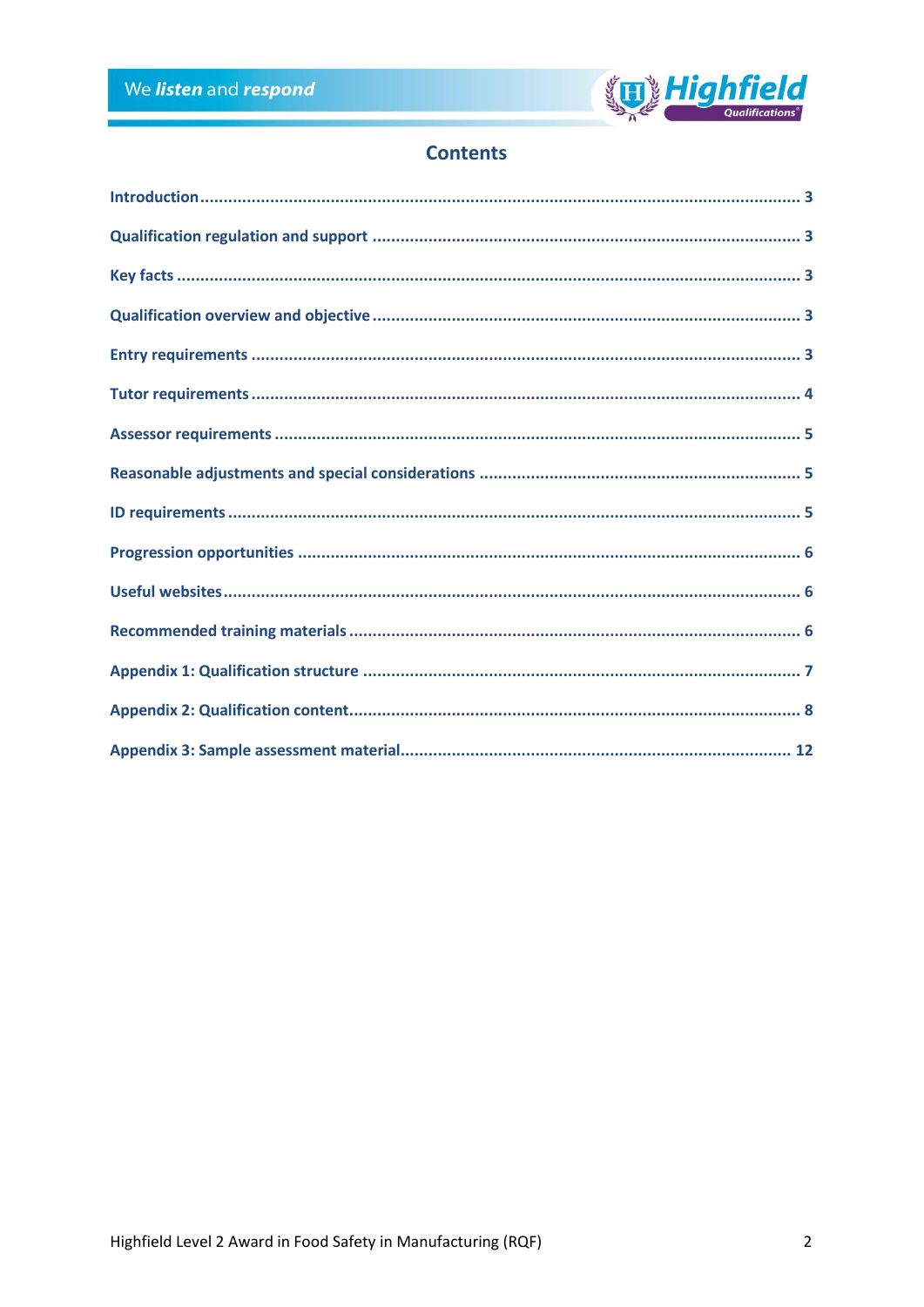

# **Highfield Level 2 Award in Food Safety in Manufacturing (RQF)**

# <span id="page-2-0"></span>**Introduction**

This qualification specification is designed to outline all you need to know to offer this qualification at your centre. If you have any further questions, please contact your account manager

#### <span id="page-2-1"></span>**Qualification regulation and support**

The Highfield Level 2 Award in Food Safety in Manufacturing has been developed and is awarded by Highfield Qualifications and sits on the Regulated Qualifications Framework (RQF). The RQF is a qualification framework regulated by Ofqual.

#### <span id="page-2-2"></span>**Key facts**

| 603/2035/7                                            |
|-------------------------------------------------------|
| 60320357                                              |
|                                                       |
| Multiple-choice examination OR open response workbook |
| 6                                                     |
|                                                       |
|                                                       |

#### <span id="page-2-3"></span>**Qualification overview and objective**

The objective of this qualification is to prepare learners for employment as a food handler working in a manufacturing environment, or to support a role in the workplace.

Learners gaining this qualification will know that food safety is the responsibility of everyone involved in the storage, preparation, processing, packing and handling of food. Its topics are regarded by the Foods Standards Agency as being important to maintaining good practice in the production of safe food.

#### <span id="page-2-4"></span>**Entry requirements**

To register on to this qualification, learners are required to be 14 years of age or above.

It is also advised that learners have a minimum of Level 1 in English and Maths or equivalent.

#### **Guidance on delivery**

The total qualification time for this qualification is 7 hours, of this 6 hours are recommended as guided learning hours.

TQT is an estimate of the total number of hours it would take an average learner to achieve and demonstrate the necessary level of attainment to be awarded with a qualification, both under direct supervision (forming guided learning hours) and without supervision (all other time). TQT and GLH values are advisory and assigned to a qualification as guidance.

#### **Guidance on assessment**

This qualification is assessed by multiple-choice examination OR open response workbook.

If centres choose the multiple-choice examination as the method of assessment, learners must complete 20 questions within 45 minutes. Successful learners will have to demonstrate knowledge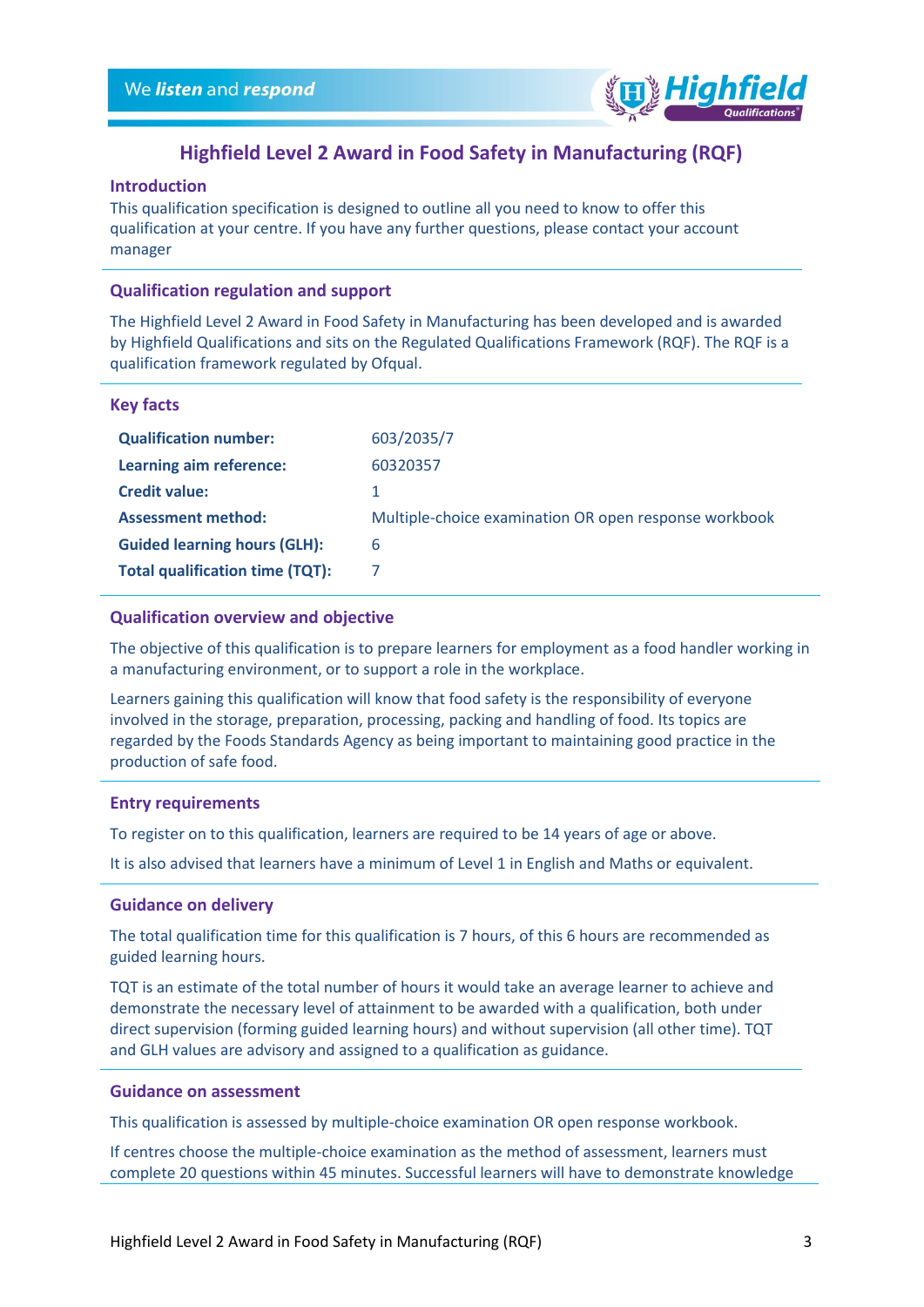

and understanding across the qualification syllabus and achieve a pass mark of 60% (12/20). Completed examination papers should be returned to Highfield for marking and results will then be supplied to the centre afterwards.

Centres must take all reasonable steps to avoid any part of the assessment of a learner (including any internal quality assurance and invigilation) being undertaken by any person who has a personal interest in the result of the assessment.

#### **Guidance on quality assurance**

Highfield Qualifications require centres to have a robust mechanism for internal quality assurance in place. Internal quality assurance must be completed by an appropriately qualified person and who must not have been involved in any aspect of the delivery or assessment of the course they are quality assuring.

For more information on internal quality assurance processes, please refer to the tutor, assessor and IQA support pack available to download from the Highfield website.

#### **Recognition of prior learning (RPL)**

Centres may apply to use recognition of prior learning or prior achievement to reduce the amount of time spent in preparing a learner for assessment. For further information on how centres can apply to use RPL as described above, please refer to the Recognition of Prior Learning (RPL) Policy in the members' area of the Highfield Qualifications website. This policy should be read in conjunction with this specification and all other relevant Highfield documentation.

#### <span id="page-3-0"></span>**Tutor requirements**

# **If centres choose the multiple-choice examination as the method of assessment, the role of tutor must be filled.**

Highfield recommends that nominated tutors hold a qualification in the relevant subject area and have a teaching qualification or teaching experience

Therefore, it is recommended that nominated tutors have a Level 3 Food Safety in Catering qualification (or equivalent) from a recognised awarding body together with a training qualification.

#### *Suitable subject area qualifications may include:*

- Degree or DipHE in a related subject such as:
	- Food Science
	- Environmental Health
	- Home Economics
	- Microbiology
	- or one that contains elements of these subjects
- HNC/D in a related subject (as outlined above);
- Level 3 or 4 qualification in Food Safety;
- Graduate Diploma in Food Science and Technology of the Institute of Food Science and Technology; or
- any other Highfield approved qualification

#### *Suitable teaching qualifications include:*

• HABC Level 3 Award in Delivering Training;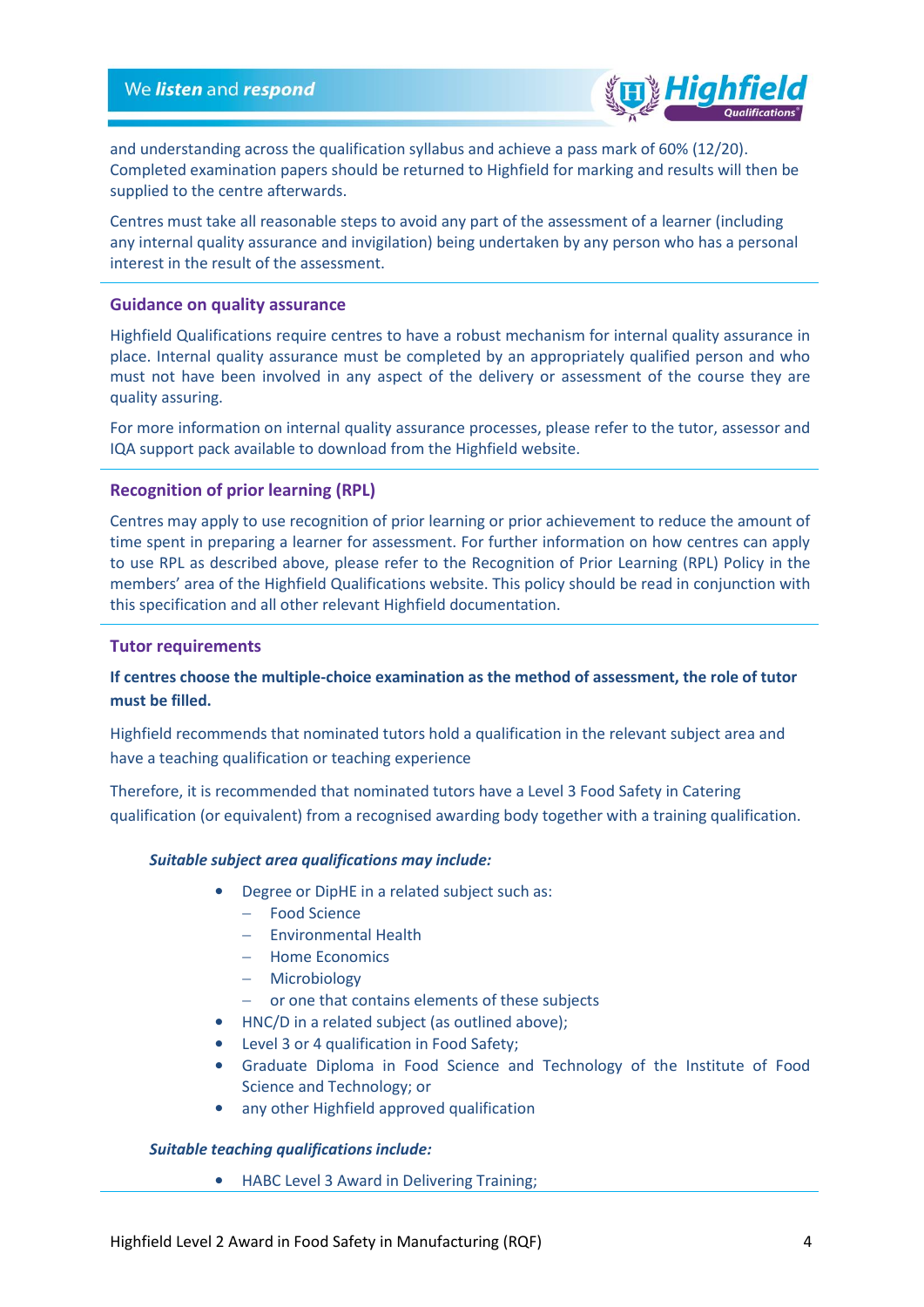

- HABC Level 3 International Award in Delivering Training (IADT)
- Level 3 PTLLS, or above;
- Level 3 Award in Education and Training, or above;
- Diploma or Certificate in Education;
- Bachelors or Masters Degree in Education;
- City and Guilds Teachers Certificate or equivalent;
- Level 3 or 4 NVQ in Training and/or Development; or
- Proof of at least 30 hours of training in any subject.

#### <span id="page-4-0"></span>**Assessor requirements**

# **If centres choose the open response learner workbook as the method of assessment, the roles of tutor and assessor must be filled**.

Highfield recommends that assessors of this qualification hold a qualification in the relevant subject area as specified in the nominated tutors section above. It is not a requirement that assessors of this qualification hold a formal assessing qualification, however it is recognised as good practice.

It is also recommended that Nominated tutors and assessors are able to demonstrate relevant experience and knowledge in a work context and provide evidence of engagement with the subject field and continuing professional development.

**Please note:** the role of the tutor and assessor for the delivery of this qualification can be undertaken by the same person.

## **Internal quality assurance (IQA) requirements**

# **If centres choose the open response learner workbook as the method of assessment, the role of internal quality assurer must be filled**.

Highfield recommends internal quality assurers for this qualification to meet the following:

- hold (or be working towards) a recognised internal quality assurance qualification (or have relevant experience)
- maintain appropriate continued professional development for the subject area

#### <span id="page-4-1"></span>**Reasonable adjustments and special considerations**

Highfield Qualifications has measures in place for learners who require additional support. Please refer to Highfield Qualifications' Reasonable Adjustments Policy for further information/guidance.

#### <span id="page-4-2"></span>**ID requirements**

It is the responsibility of the centre to have systems in place to ensure that the person taking an assessment is indeed the person they are claiming to be. All centres are therefore required to ensure that each learner's identification is checked before they undertake the assessment. Highfield Qualifications recommends the following as proof of a learner's identity:

- a valid passport (any nationality)
- a signed UK photocard driving licence
- a valid warrant card issued by HM forces or the police
- another photographic ID card, e.g. employee ID card, student ID card, travel card etc.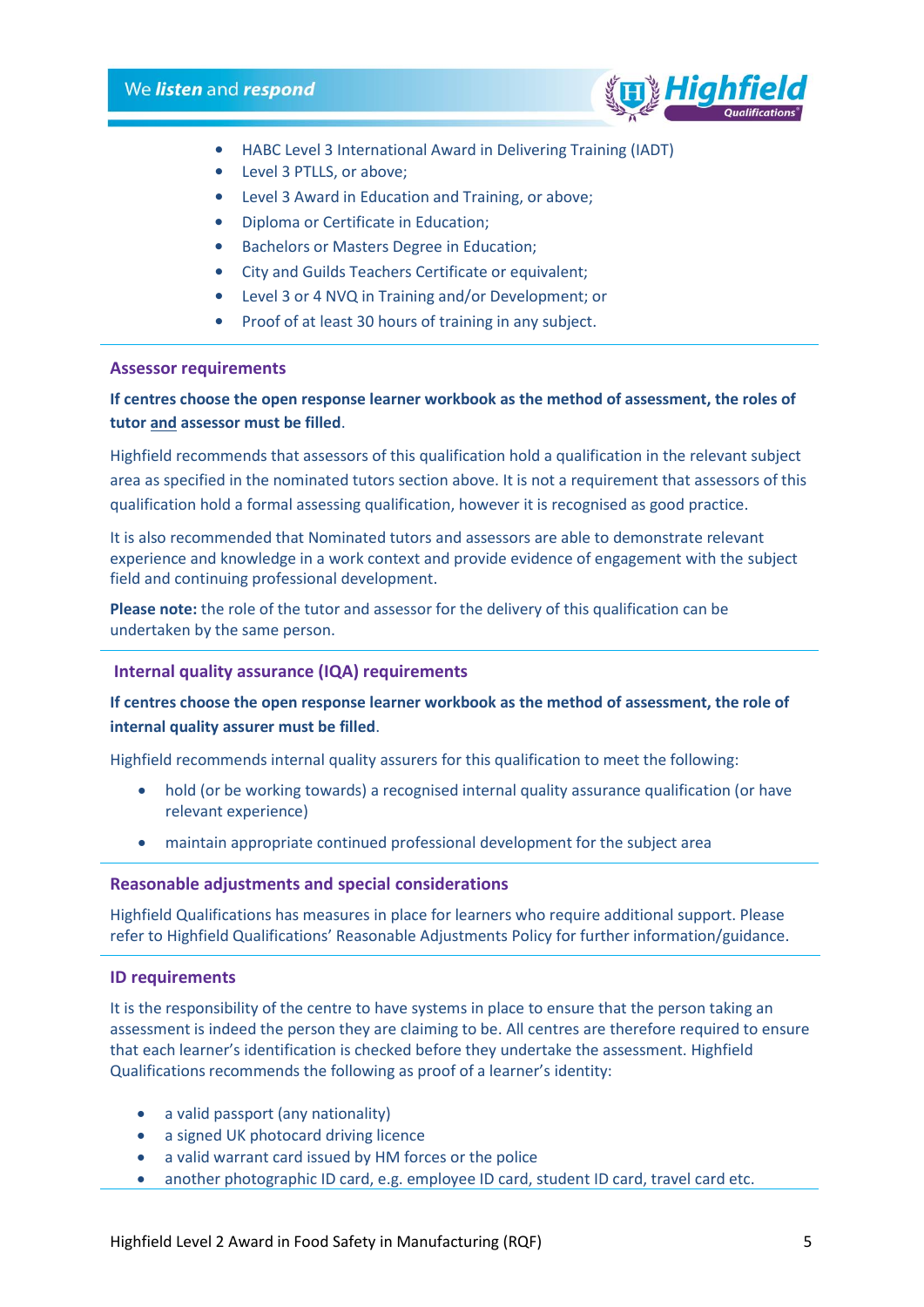If a learner is unable to produce any of the forms of photographic identification listed above, a centre may accept another form of identification containing a signature, for example, a credit card. Identification by a third-party representative, such as a line manager, human resources manager or invigilator, will also be accepted.

## **For more information on learner ID requirements, please refer to Highfield Qualifications' Core Manual.**

#### <span id="page-5-0"></span>**Progression opportunities**

On successful completion of this qualification, learners may wish to continue their development by undertaking one of the following qualifications:

- Level 3 Award in Food Safety in Manufacturing
- Level 3 food and drink qualifications
- Hospitality competency-based qualifications

#### <span id="page-5-1"></span>**Useful websites**

- [www.highfieldabc.com](http://www.highfieldabc.com/)
- [www.highfield.co.uk](http://www.highfield.co.uk/)
- [www.food.gov.uk](http://www.food.gov.uk/)

#### <span id="page-5-2"></span>**Recommended training materials**

*The Food Safety Handbook (Level 2),* Sprenger, R.A. Highfield International

*Hygiene Sense,* Sprenger, R.A. Highfield International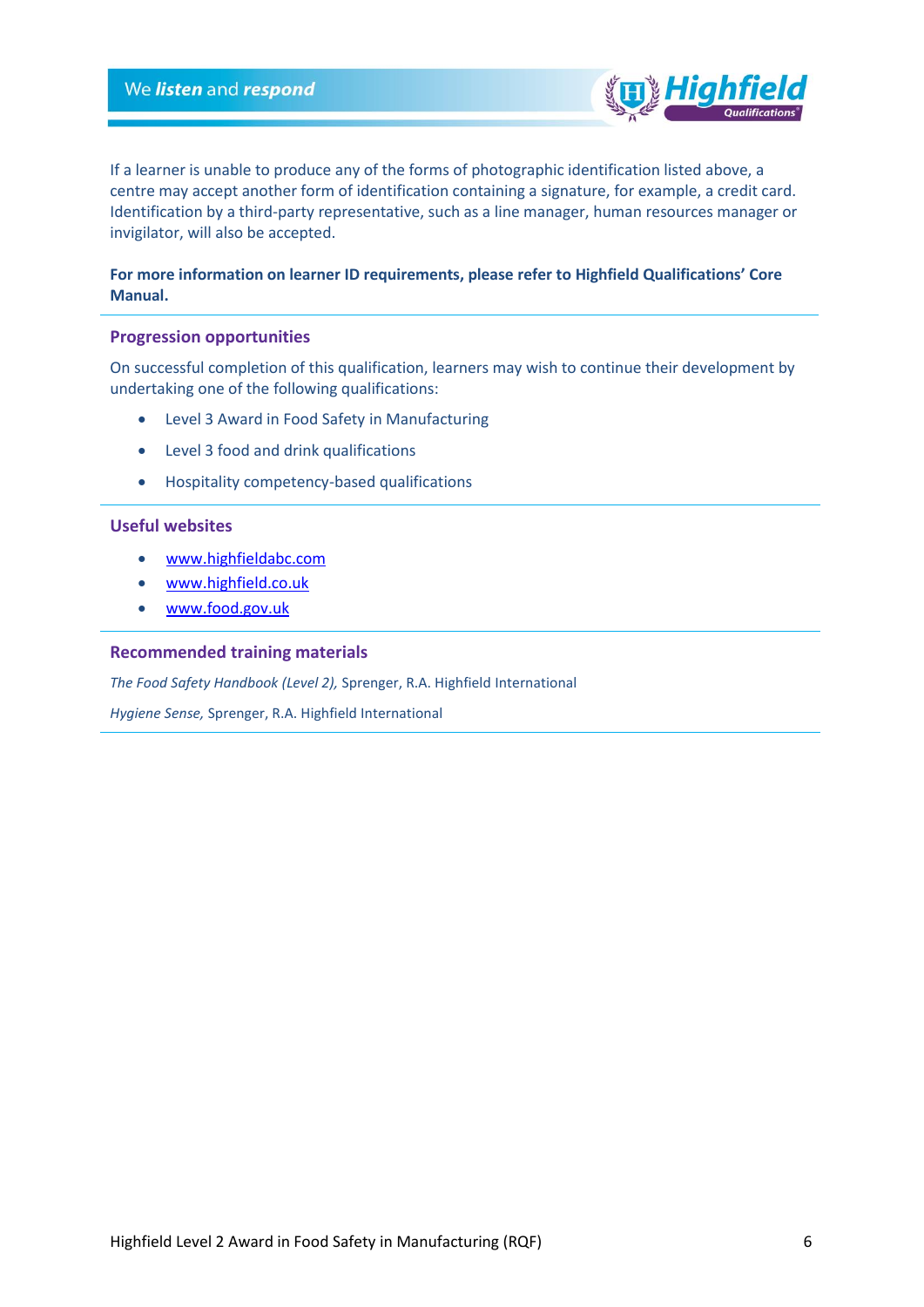

# <span id="page-6-0"></span>**Appendix 1: Qualification structure**

To complete the Highfield Level 2 Award in Food Safety for Manufacturing (RQF)**,** learners must complete the following:

• **all units** contained within the mandatory group

## **Mandatory group**

Learners must achieve **all units** in this group

| Unit<br>reference | Unit title                                               | Level | <b>GLH</b> | <b>Credit</b> |
|-------------------|----------------------------------------------------------|-------|------------|---------------|
|                   | D/615/8164   Principles of Food Safety for Manufacturing |       |            |               |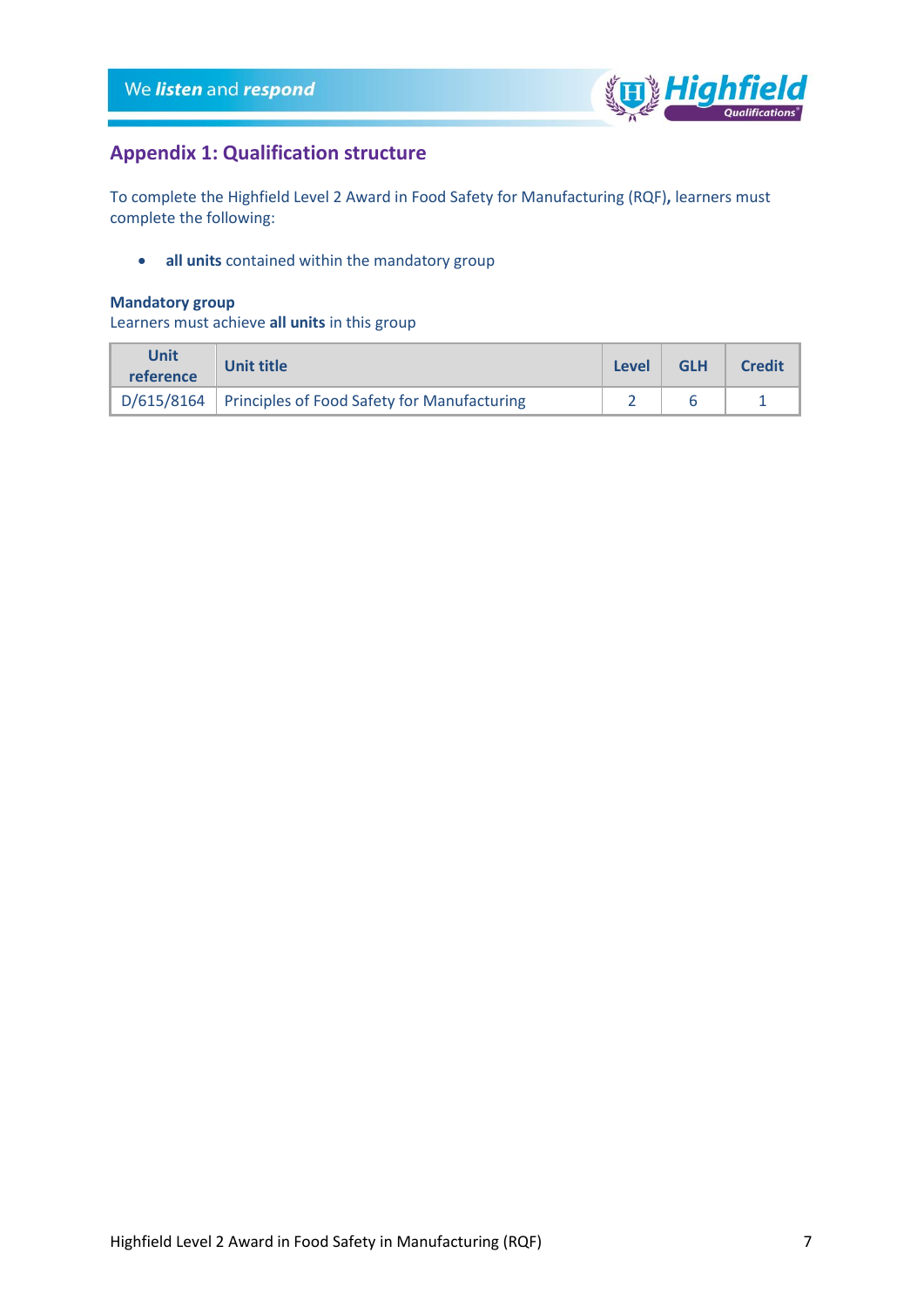

# <span id="page-7-0"></span>**Appendix 2: Qualification content**

# **Unit 1: Principles of Food Safety in Manufacturing**

Unit number: D/615/8164 Credit: 1 GLH: 6 Level: 2

| <b>Learning Outcomes</b> |                                                                                            | <b>Assessment Criteria</b> |                                                                                                                                                                                     |  |
|--------------------------|--------------------------------------------------------------------------------------------|----------------------------|-------------------------------------------------------------------------------------------------------------------------------------------------------------------------------------|--|
| <b>The learner will</b>  |                                                                                            | <b>The learner can</b>     |                                                                                                                                                                                     |  |
| 1.                       | <b>Understand how individuals can take</b><br>personal responsibility for food safety      | 1.1                        | Identify the importance of food safety<br>procedures, safe food handling and avoiding<br>unsafe behaviour                                                                           |  |
|                          |                                                                                            | 1.2                        | Identify how to report food safety hazards,<br>infestations and food spoilage                                                                                                       |  |
|                          |                                                                                            | 1.3                        | Recognise key legal responsibilities of food<br>handlers                                                                                                                            |  |
| 2.                       | <b>Understand the importance of food handlers</b><br>keeping themselves clean and hygienic | 2.1                        | Recognise the importance of personal<br>hygiene in food safety including their role in<br>reducing the risk of contamination                                                        |  |
|                          |                                                                                            | $2.2^{\circ}$              | Identify effective personal hygiene practices<br>relating to protective clothing, hand washing,<br>personal illness, cuts, wounds, food handling<br>practices                       |  |
| 3.                       | Understand the importance of keeping work<br>areas clean and hygienic                      | 3.1                        | Know how to keep the work area and<br>equipment clean and tidy, by following<br>procedures relating to cleaning methods, safe<br>use of chemicals, storage of cleaning<br>chemicals |  |
|                          |                                                                                            | 3.2                        | Know the importance of safe waste disposal                                                                                                                                          |  |
|                          |                                                                                            | 3.3                        | Identify the importance of pest control                                                                                                                                             |  |
| 4.                       | Identify the importance of keeping food<br>products safe                                   |                            | 4.1 Identify main risks to food safety from<br>contamination and cross-contamination from<br>microbial, chemical, physical and allergenic<br>hazards                                |  |
|                          |                                                                                            | $4.2^{\circ}$              | Identify safe food handling and temperature<br>control practices for delivery, storage, date<br>marking and stock rotation                                                          |  |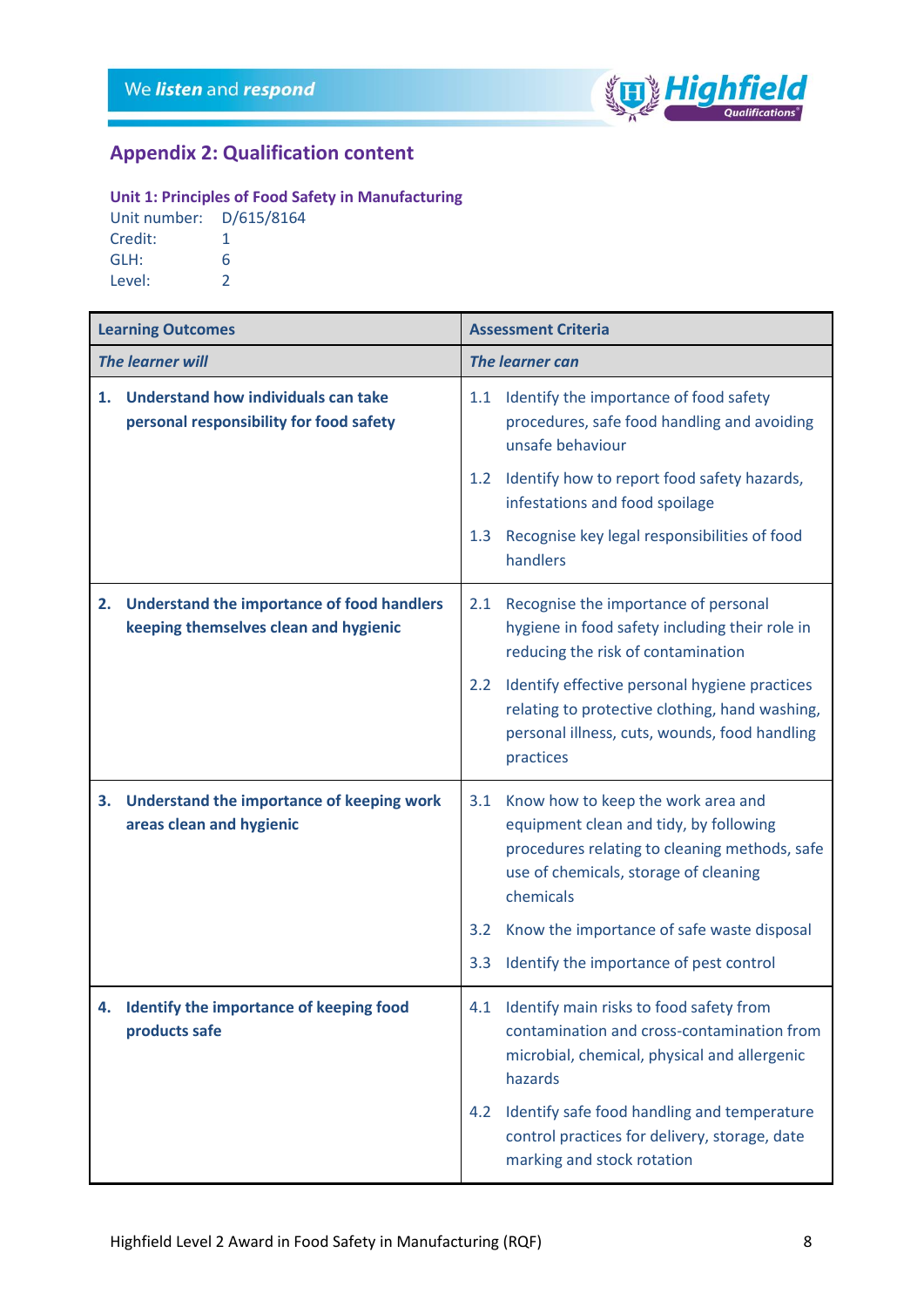

| <b>Learning Outcomes</b> | <b>Assessment Criteria</b>                                                                                                                                                                                                                                                   |
|--------------------------|------------------------------------------------------------------------------------------------------------------------------------------------------------------------------------------------------------------------------------------------------------------------------|
| The learner will         | The learner can                                                                                                                                                                                                                                                              |
|                          | 4.3 Identify safe food handling and temperature<br>control practices for preparing, heat<br>processing, chilling, holding during breaks in<br>production, packing and transporting food<br>Know how to deal with food spoilage<br>4.4<br>including recognition and reporting |

# **Indicative content**

**LO1 Understand how individuals can take personal responsibility for food safety**

- 1.1 Identify the importance of food safety procedures, safe food handling and avoiding unsafe behaviour
	- $\circ$  Benefits to customers, food businesses and food handlers of effective procedures
	- o Costs of poor practices to a business
- 1.2 Identify how to report food safety hazards, infestations and food spoilage
	- $\circ$  What to report, when to report, who to report to for hazards infestations/signs of pests and spoilage
- 1.3 Recognise key legal responsibilities of food handlers
	- o Requirement for:
		- Food safety training & supervision
		- Reporting of illness
		- Following rules and procedures implemented for food safety
- **LO2 Understand the importance of food handlers keeping themselves clean and hygienic**
- 2.1 Recognise the importance of personal hygiene in food safety including their role in reducing the risk of contamination
	- $\circ$  How good personal hygiene can reduce microbial, chemical, physical and allergenic contamination
- 2.2 Identify effective personal hygiene practices relating to protective clothing, hand washing, personal illness, cuts, wounds, food handling practices
	- o Practices regarding:
		- Clean, suitable protective clothing
		- Jewellery and personal effects
		- $-$  Fffective hand wash
		- $-$  Times to wash hands
		- Recognising illness which may cause food contamination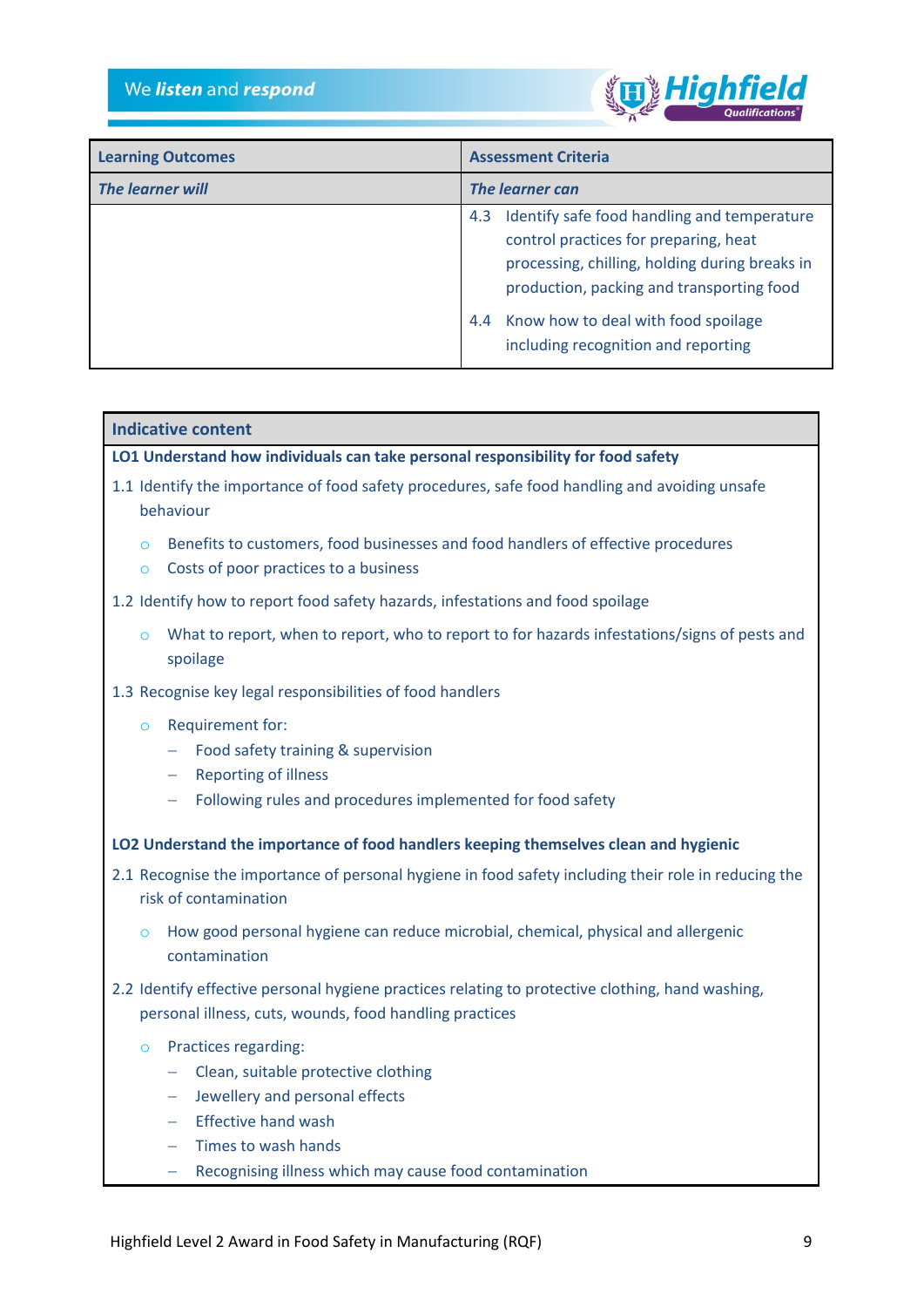

- When to come to work and when to call in sick
- Covering wounds
- Personal habits to avoid

## **LO3 Understand the importance of keeping work areas clean and hygienic**

3.1 Know how to keep the work area and equipment clean and tidy, by following procedures relating to cleaning methods, safe use of chemicals, storage of cleaning chemicals

- o Reasons for cleaning
- o Cleaning and disinfection techniques, including order of cleaning
- o Cleaning chemicals, including purpose of detergent, disinfectant and sanitiser and following manufacturer's instructions and safe storage
- o Clear and clean as you go
- 3.2 Know the importance of safe waste disposal
	- $\circ$  Internal and external controls including regular removal of waste, clean areas, secure and lidded externally, cleaned regularly
- 3.3 Identify the importance of pest control
	- o Hazards from pests
	- o Common food pests and signs of pests
	- o Reporting of signs
	- $\circ$  Basic environmental control (which they are responsible for) such as clearing food spillages, keeping doors and windows closed, lids on bins

#### **LO4 Identify the importance of keeping food products safe**

- 4.1 Identify main risks to food safety from contamination and cross-contamination from microbial, chemical, physical and allergenic hazards
	- $\circ$  Meaning of terms contamination, cross-contamination, raw food to be cooked, high-risk food, low-risk food and ready-to-eat raw food
	- o Types of microbiological contaminants (bacteria, virus, mould)
	- o Common sources, routes and vehicles of microbiological contamination
	- $\circ$  Recognition of main characteristics of food poisoning bacteria, factors influencing microbiological multiplication and survival (including spores and toxins) and consequences these may have for food safety and basic controls
	- o Examples of basic controls to prevent microbiological contamination, including keeping raw and ready to eat separate, use of correct equipment to prevent contamination (including colour coding), reporting damaged equipment, including work surfaces
	- $\circ$  Examples of common physical hazards within food preparation areas and basic controls
	- $\circ$  Examples of common chemical hazards within food preparation areas and basic controls
	- $\circ$  Identification of common allergenic foods and risks associated with allergenic hazards.
	- o Awareness of ways to prevent allergenic contamination during food production
- 4.2 Identify safe food handling and temperature control practices for delivery, storage, date marking and stock rotation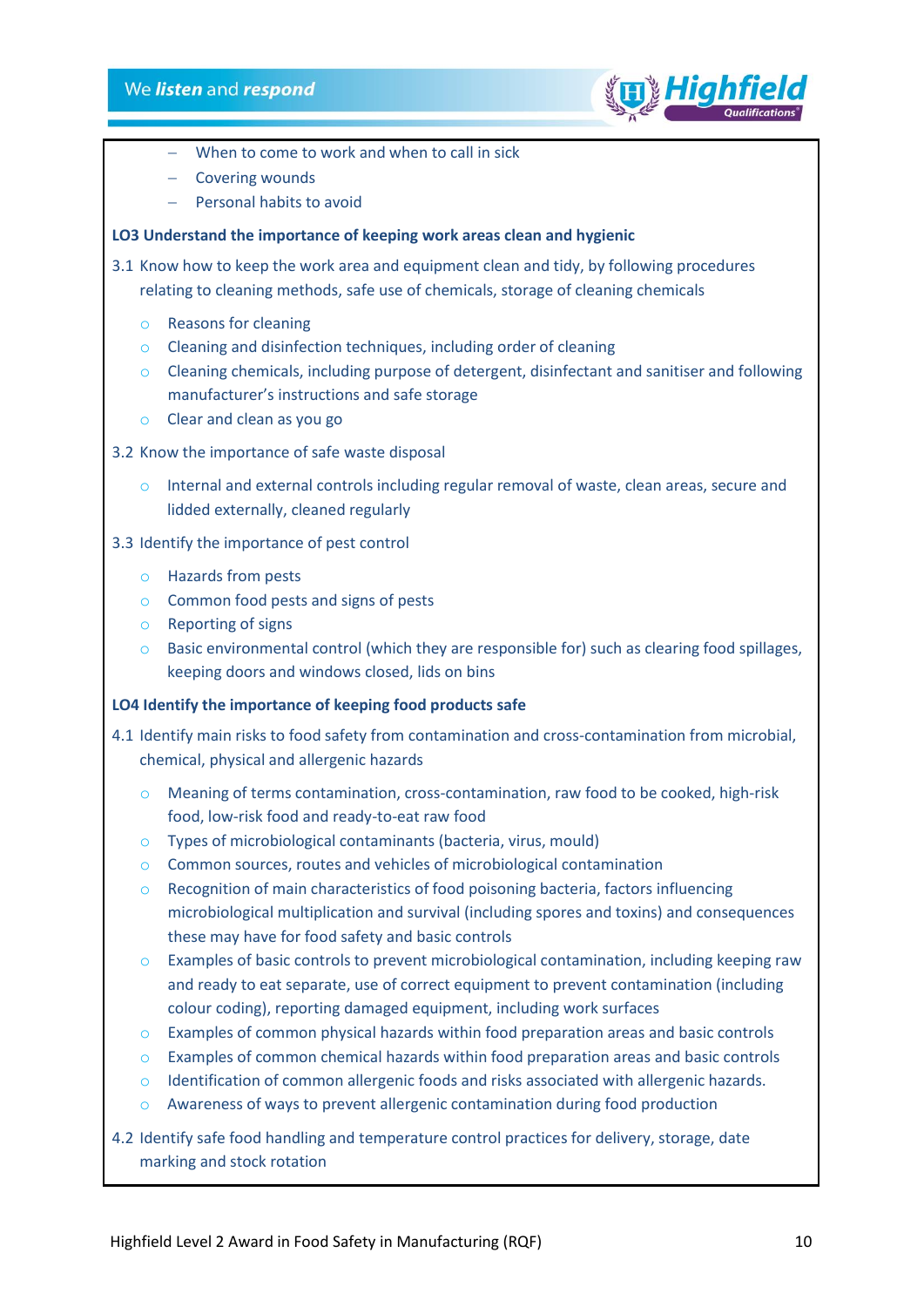# We listen and respond



- $\circ$  Basic contamination and temperature controls and checks to be made at delivery
- o Importance of labelling
- o Importance of stock rotation and date coding
- o Importance of temperature control during storage, including correct temperatures and basic ways to achieve them
- 4.3 Identify safe food handling and temperature control practices for preparing, heat processing, chilling, holding during breaks in production, packing and transporting food
	- o Preparation/production:
		- Separation of raw and ready to eat foods
		- Dedicated equipment
		- Not preparing too far in advance
	- o Cooking/heat processing:
		- Following recipes
		- Cooking thoroughly
		- Safe temperatures
		- $-$  Preventing contamination
	- o Chilling:
		- The need to cool quickly
		- $-$  The need to prevent contamination
	- o Reheating:
		- Meeting required temperature when reheating
		- Only reheating once
	- o Holding food when there is a break in production/rework:
		- $-$  Preventing contamination
		- $-$  No topping up
		- Safe temperature for hot and cold holding
		- $-$  Time controls
	- o Serving & transporting food:
		- Avoiding contamination
		- Clean equipment
		- Suitable transportation and containers
		- Importance of temperature control
- 4.4 Know how to deal with food spoilage including recognition and reporting
	- o Common signs of food spoilage
	- o The need to report spoiled food
	- o Separation of spoiled food